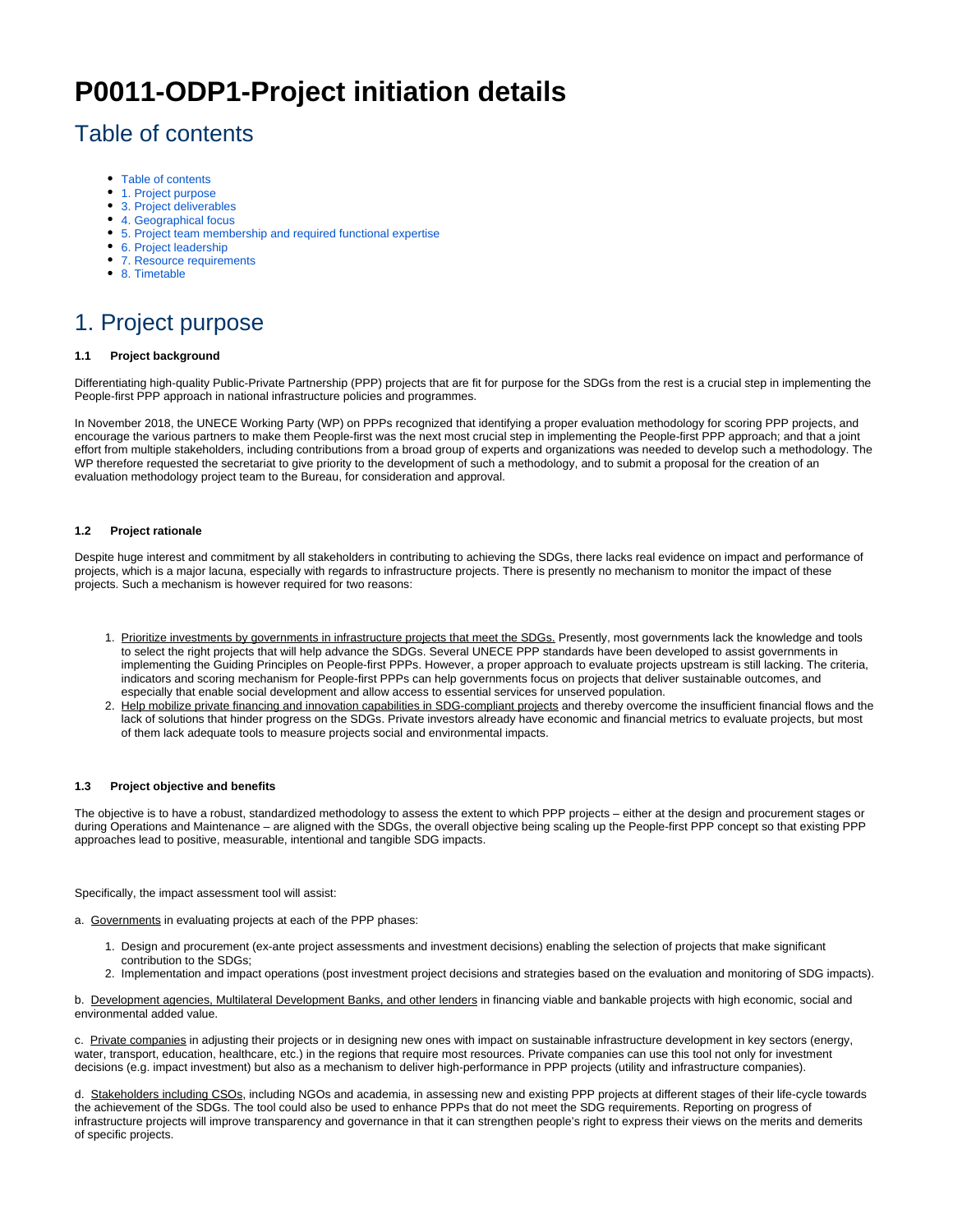e. In increasing the availability of good data on SDG-compliant projects and in scaling up knowledge on assessing sustainable impact of infrastructure PPPs.

f. UNECE in enriching its 500 People-first PPP case study compendium.

#### **Version:** 1.0

#### 2. Project scope

#### **2.1 Application scope**

The impact assessment tool should be readily usable by governments, private sector, private lenders, and international organizations, and applicable to all PPP sectors and all categories of PPP projects, whether they are small-scaled or large-scaled, national or cross-border. It can be applied to publiclyowned projects, PPP projects - both government-pay PPPs and concessions (user-pay) - or any other partnership frameworks (e.g. institutional PPPs).

#### **2.2 Project activities and sequences**

The design of this tool will result from a multi-stakeholder consultation process and a robust collaborative endeavor therefore ensuring effective implementation and wide-scale adoption. The development process should be conducted in a constant back-and-forth process compliant with the following sequences before the tool goes back to the Bureau for its consideration and approval:

- 1. A project lead at the UNECE secretariat will be appointed to manage and oversee the entire project process.
- 2. A technical group composed of experts will be set up to develop the tool.
- 3. A multi-stakeholder validation group will review the tool regularly and make recommendations for its improvement. In addition to the business community, PPP Units, international organizations, other UN bodies, academia and NGOs/CSOs, the UNECE secretariat will also approach banks and key International Finance Institutions (African-Development Bank, Asian Development Bank, World-Bank, etc.) to make sure that they are part of this group and are fully involved in the validation process.
- 4. The technical group will revise it accordingly and deliver a second version after final validation is conducted.
- 5. The tool will be tested against actual projects. Good practices and lessons learned will be documented, and issues will be identified.
- 6. The technical group will make the necessary improvements to fine-tune the tool and will integrate the recommendations of the validation group following the same process as described above.
- 7. Once the revised draft is approved by the validation group, it will be published on the UNECE website for public review.
- 8. The validation group will make key recommendations for the effective implementation of the tool, taking into account challenges at global, country and project level.

### <span id="page-1-0"></span>3. Project deliverables

The project deliverables are:

#### **3.1 The People-first PPP Project Impact Assessment Tool ("Tool")**

<span id="page-1-2"></span><span id="page-1-1"></span>The Tool will consist of an evaluation methodology based on selected outcomes and indicators, and a rating index based on a weighting mechanism. In designing the Tool, the project team should meet the following requirements:

- a. Benchmark at least 5 existing evaluation tools, including those developed by organizations[\[1\]](#page-2-4) and individual experts[\[2\]](#page-2-5).
- b. Use the five People-first core outcomes<sup>[\[3\]](#page-2-6)</sup> and other factors, including:
	- Intent: extent to which parties to the project intend to achieve environmental and social impact from their project;
	- Verification: that the impacts/outcomes are in fact able to be verified;
	- Location: that the locations of projects can make the greatest contribution to social development if they are in countries where the development challenges are the greatest.
- c. Identify relevant methodological frameworks or indicators under each outcome. These must be Specific, Measurable, Attainable, Reasonable and Time-bounded (SMART).
- d. Weigh each indicator and design a scoring mechanism and a rating index.

#### **3.2 Key recommendations for the effective implementation of the Tool**

The validation group will consider the possibility of developing the following implementation mechanisms and will make recommendations accordingly:

a. A voluntary certification mechanism for governments and their partners on delivering People-first PPP projects. The role of various stakeholder groups - not UNECE - in providing these certificates should be looked at.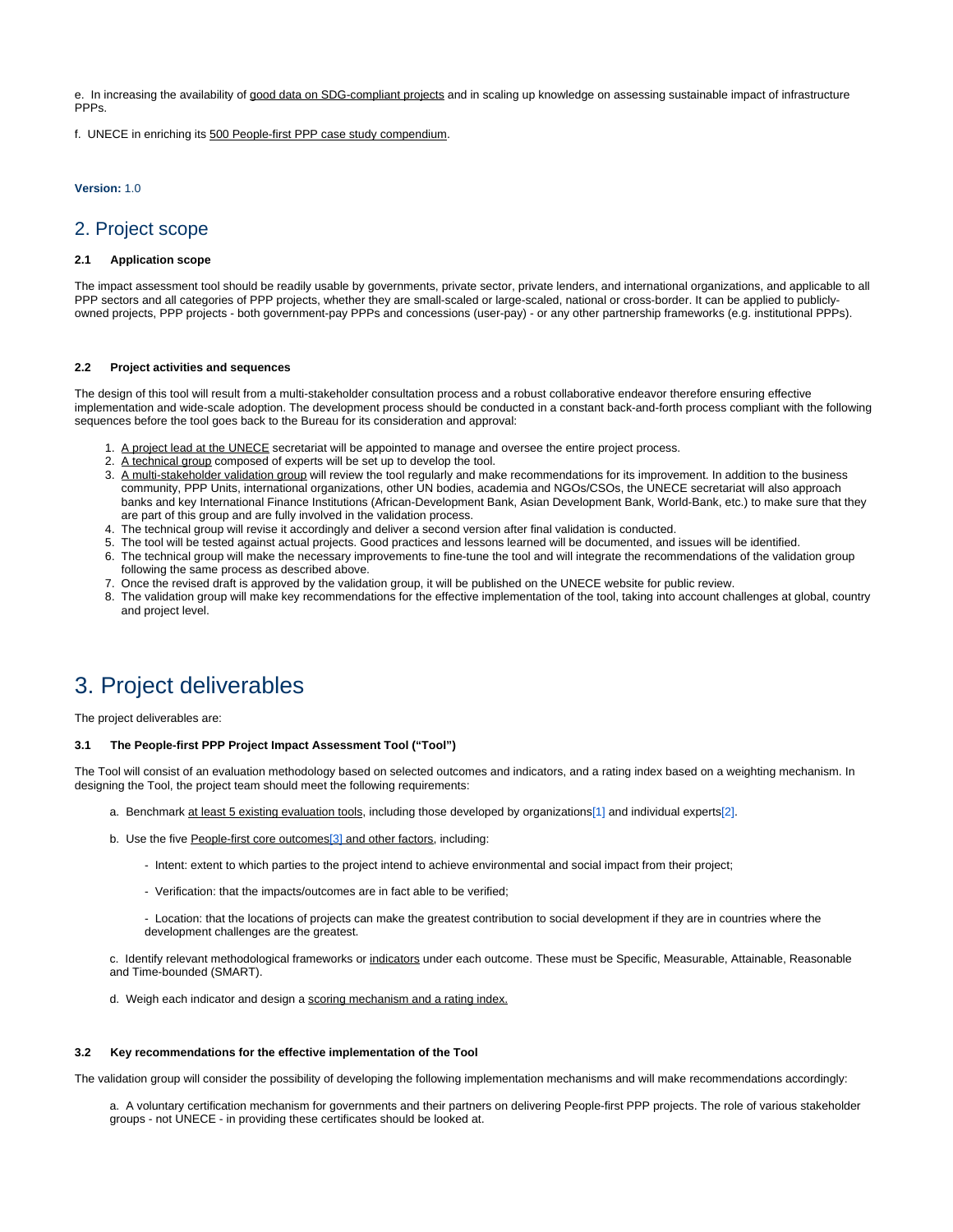b. An IT "knowledge-sharing platform" (e.g. the multilateral IT platform SOURCE financed by the MDBs) to centralize index results and the inputs and outputs leading to the People-first PPP outcomes. Such a platform can help increase the volume of official statistical data on PPP projects and disseminate results to all stakeholders, thereby facilitating the large-scale adoption of the Tool. Duplication should be avoided, but if such a platform does not exist or is not appropriate to host this tool, and is to be created, it could be developed jointly with IFIs, consultancy firms or non-for-profit actors.

<span id="page-2-8"></span>c. Deployment of the Tool in 10 flagship projects [\[4\]](#page-2-7), ensuring reporting of (annual) results.

d. Development of a management strategy to establish a continuous, self-sustaining process for global roll-out, in order to scale up the Tool to an increasing number of projects in developed, developing and least developed countries.

e. Design and dissemination of an implementation guide, training materials, capacity building activities in selected countries, etc.

<span id="page-2-4"></span>[\[1\]](#page-1-1) E.g. Toyo University PPP School, IESE Business School, Tsinghua University. Other tools that could be looked at include, inter alia, the Institute for Sustainable Infrastructure Envision framework, the UNEP FI's Positive Impact Initiative Radar and Model Frameworks, etc. The project team might also consider using the UNECE draft benchmark developed on the basis of the People-first Guiding Principles.

<span id="page-2-5"></span>[\[2\]](#page-1-1) E.g. David Dombkins, Yu Namba, Pedro Neves, Alex Wong.

<span id="page-2-6"></span>[\[3\]](#page-1-2) Namely: Improve access to and equity in essential services, enhance environmental sustainability and resilience; Ensure economic effectiveness; ensure replicability and scalability; promote stakeholder engagement. Further detail on these outcomes can be found in the [Guiding Principles on People](https://www.unece.org/fileadmin/DAM/ceci/documents/2019/CICPPP/ECE_CECI_2019_05-en.pdf)[first PPPs for the SDGs](https://www.unece.org/fileadmin/DAM/ceci/documents/2019/CICPPP/ECE_CECI_2019_05-en.pdf).

<span id="page-2-7"></span>[\[4\]](#page-2-8) The 10 flagship projects are one of the three pillars of the cooperation between UNECE and the China National Development and Reform Commission.

### <span id="page-2-0"></span>4. Geographical focus

The focus is global as the Tool will be designed to facilitate wide-scale implementation of the Guiding Principles on People-first PPPs for the SDGs.

Whether the Tool will be successfully implemented and applicable for a global audience will depend amongst other factors on the level of consultation and validation that will lead to its development. The design process must therefore integrate the views of a broad range of stakeholders including representatives from governments, international organizations (UN bodies, the UN Regional Commissions, UN agencies, etc.), Multilateral Development Banks, lenders, the business community, academia, NGOs and CSOs, as well as individual experts from developed and developing countries.

### <span id="page-2-1"></span>5. Project team membership and required functional expertise

#### **5.1 Project team**

The Project Team will be comprised of two groups performing too separate but related tasks:

a. A technical group, composed of experts with specialist knowledge in the areas of PPP and evaluation methodologies and impact assessment, coming from diverse backgrounds, especially with experience in low and middle-income countries.

b. An inclusive, multi-stakeholder validation group subdivided into sub-validation groups: PPP Units, international organizations including UN bodies, Multilateral Development Banks, lenders, the business community, academia, NGOs/CSOs.

#### **5.2 Project Co-leaders**

Two co-leaders have been identified

James Stewart, Chairman, UNECE PPP Business Advisory Board;

E-mail: [jamesa.stewart@kpmg.co.uk](mailto:jamesa.stewart@kpmg.co.uk)

#### **5.3 Role of the UNECE secretariat**

Team members and co-leaders will work under the overall responsibility of the UNECE secretariat, which will appoint a project lead to oversee the entire project process.

### <span id="page-2-2"></span>6. Project leadership

<span id="page-2-3"></span>

| Project leader | James Stewart |
|----------------|---------------|
| Editor         |               |